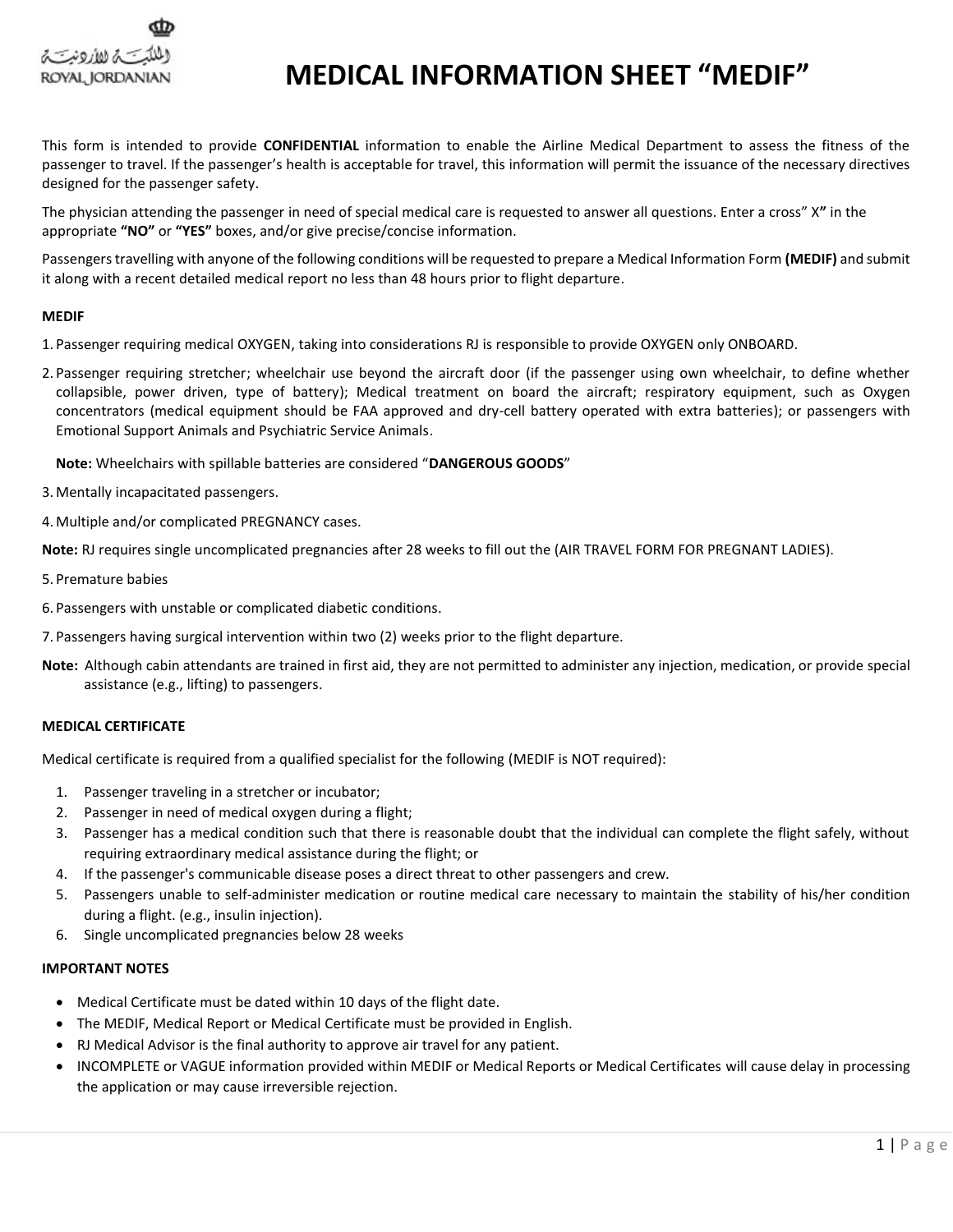

# **MEDICAL INFORMATION SHEET "MEDIF"**

## **Requirements for Transportation**

| <b>Wheelchair Needed?</b> | <b>YES</b><br>NO                                                                                                         | Others.                                   |                                                                                                                         |                 |                            |                             |         |                        |         |          |  |
|---------------------------|--------------------------------------------------------------------------------------------------------------------------|-------------------------------------------|-------------------------------------------------------------------------------------------------------------------------|-----------------|----------------------------|-----------------------------|---------|------------------------|---------|----------|--|
|                           | WCHR (Can climb steps/Walk Cabin                                                                                         |                                           | WCHS ((Unable to climb steps/can walk cabin)                                                                            |                 |                            |                             |         | WCHC (Immobile)        |         |          |  |
| <b>YES</b>                | <b>YES</b>                                                                                                               | NO.                                       |                                                                                                                         |                 |                            | <b>YES</b><br><b>NO</b>     |         |                        |         |          |  |
|                           |                                                                                                                          |                                           |                                                                                                                         |                 |                            |                             |         |                        |         |          |  |
|                           | Stretcher                                                                                                                |                                           |                                                                                                                         | <b>Bassinet</b> |                            |                             | Others  |                        |         |          |  |
| <b>YES</b>                | <b>NO</b>                                                                                                                | <b>YES</b>                                | <b>NO</b>                                                                                                               |                 |                            |                             |         |                        |         |          |  |
|                           | <b>Patient Name</b>                                                                                                      |                                           |                                                                                                                         |                 |                            |                             |         |                        |         |          |  |
| MEDA 01                   |                                                                                                                          |                                           | Destination                                                                                                             |                 |                            | Date of travel              |         | Age                    | м       | Sex<br>F |  |
|                           |                                                                                                                          |                                           |                                                                                                                         |                 |                            |                             |         |                        |         |          |  |
|                           | Attending Physician (Name & Address):<br>Tel (Business)                                                                  |                                           |                                                                                                                         |                 |                            |                             |         |                        |         |          |  |
|                           |                                                                                                                          |                                           |                                                                                                                         |                 |                            |                             |         |                        |         |          |  |
| MEDA 02                   |                                                                                                                          | Name of Hospital or Clinic and Specialty: |                                                                                                                         |                 |                            |                             |         | Mobile                 |         |          |  |
|                           |                                                                                                                          |                                           |                                                                                                                         |                 |                            |                             |         |                        |         |          |  |
|                           |                                                                                                                          |                                           |                                                                                                                         |                 |                            |                             |         |                        |         |          |  |
|                           | Medical Data (Diagnosis in detail)                                                                                       |                                           |                                                                                                                         |                 |                            | Date of operation/Diagnosis |         |                        |         |          |  |
| MEDA 03                   |                                                                                                                          |                                           |                                                                                                                         |                 |                            |                             |         | Date of first Symptoms |         |          |  |
|                           |                                                                                                                          |                                           |                                                                                                                         |                 |                            |                             |         |                        |         |          |  |
|                           | <b>Recent Vital Signs:</b>                                                                                               | <b>BP</b>                                 | HR                                                                                                                      |                 |                            | <b>RR</b>                   |         | <b>WT</b>              | O2 Sat% |          |  |
|                           |                                                                                                                          |                                           |                                                                                                                         |                 |                            |                             |         |                        |         |          |  |
|                           | Prognosis for the flight                                                                                                 |                                           |                                                                                                                         |                 |                            |                             |         |                        |         |          |  |
| MEDA 04                   | Good (No Problems anticipated)<br><b>Guarded (Potential problems)</b><br>Poor (Problems likely)                          |                                           |                                                                                                                         |                 |                            |                             | Others. |                        |         |          |  |
|                           |                                                                                                                          |                                           |                                                                                                                         |                 |                            |                             |         |                        |         |          |  |
|                           |                                                                                                                          |                                           |                                                                                                                         |                 |                            |                             |         |                        |         |          |  |
| MEDA 05                   | Contagious and communicable disease?                                                                                     |                                           |                                                                                                                         |                 |                            |                             |         |                        |         |          |  |
|                           | <b>YES</b><br><b>NO</b><br>Specify (List precautions)                                                                    |                                           |                                                                                                                         |                 |                            |                             |         |                        |         |          |  |
|                           | Would the physical and/or mental condition of the patient be likely to cause distress or discomfort to other passengers? |                                           |                                                                                                                         |                 |                            |                             |         |                        |         |          |  |
| MEDA 06                   | <b>YES</b><br><b>NO</b><br>Specify:                                                                                      |                                           |                                                                                                                         |                 |                            |                             |         |                        |         |          |  |
|                           |                                                                                                                          |                                           |                                                                                                                         |                 |                            |                             |         |                        |         |          |  |
| MEDA 07                   | Can patient use normal aircraft seat with seat belt placed in the upright position when so required?                     |                                           |                                                                                                                         |                 |                            |                             |         |                        |         |          |  |
|                           | <b>YES</b><br><b>NO</b><br>Specify:                                                                                      |                                           |                                                                                                                         |                 |                            |                             |         |                        |         |          |  |
|                           | Can patient take care of his/her needs onboard unassisted? Including meals, visit to toilet, etc.                        |                                           |                                                                                                                         |                 |                            |                             |         |                        |         |          |  |
| MEDA 08                   | <b>YES</b><br><b>NO</b><br>Specify (List precautions)                                                                    |                                           |                                                                                                                         |                 |                            |                             |         |                        |         |          |  |
|                           |                                                                                                                          |                                           |                                                                                                                         |                 |                            |                             |         |                        |         |          |  |
| MEDA 09                   | If to be escorted, by whom?                                                                                              | Doctor                                    | Resp. Therapist   Non-medical<br>Nurse                                                                                  |                 | Passenger travelling alone |                             |         |                        |         |          |  |
|                           |                                                                                                                          |                                           |                                                                                                                         |                 |                            |                             |         |                        |         |          |  |
|                           |                                                                                                                          |                                           |                                                                                                                         |                 |                            |                             |         |                        |         |          |  |
| MEDA 10                   | Does the patient need "OXYGEN" or Oxygen equipment in-flight?                                                            |                                           |                                                                                                                         |                 |                            |                             |         |                        |         |          |  |
|                           | Continuous                                                                                                               |                                           | Intermittent<br>All equipment on board must be dry-cell battery operated (FAA) approved, portable, with extra batteries |                 |                            | Liters per minute (LPM)     |         |                        | 2 LPM   | 4 LPM    |  |
|                           |                                                                                                                          |                                           |                                                                                                                         |                 |                            |                             |         |                        |         |          |  |
|                           | Does the patient need HOSPITALIZATION, if YES indicate arrangement made or if none were made indicate "No action taken"  |                                           |                                                                                                                         |                 |                            |                             |         |                        |         |          |  |
| MEDA 11                   |                                                                                                                          |                                           |                                                                                                                         |                 |                            |                             |         |                        |         |          |  |

Please ensure that all above information is accurate. Once approved, the passenger has the responsibility to inform RJ of any change in patient's status at least 24 hours prior to departure.